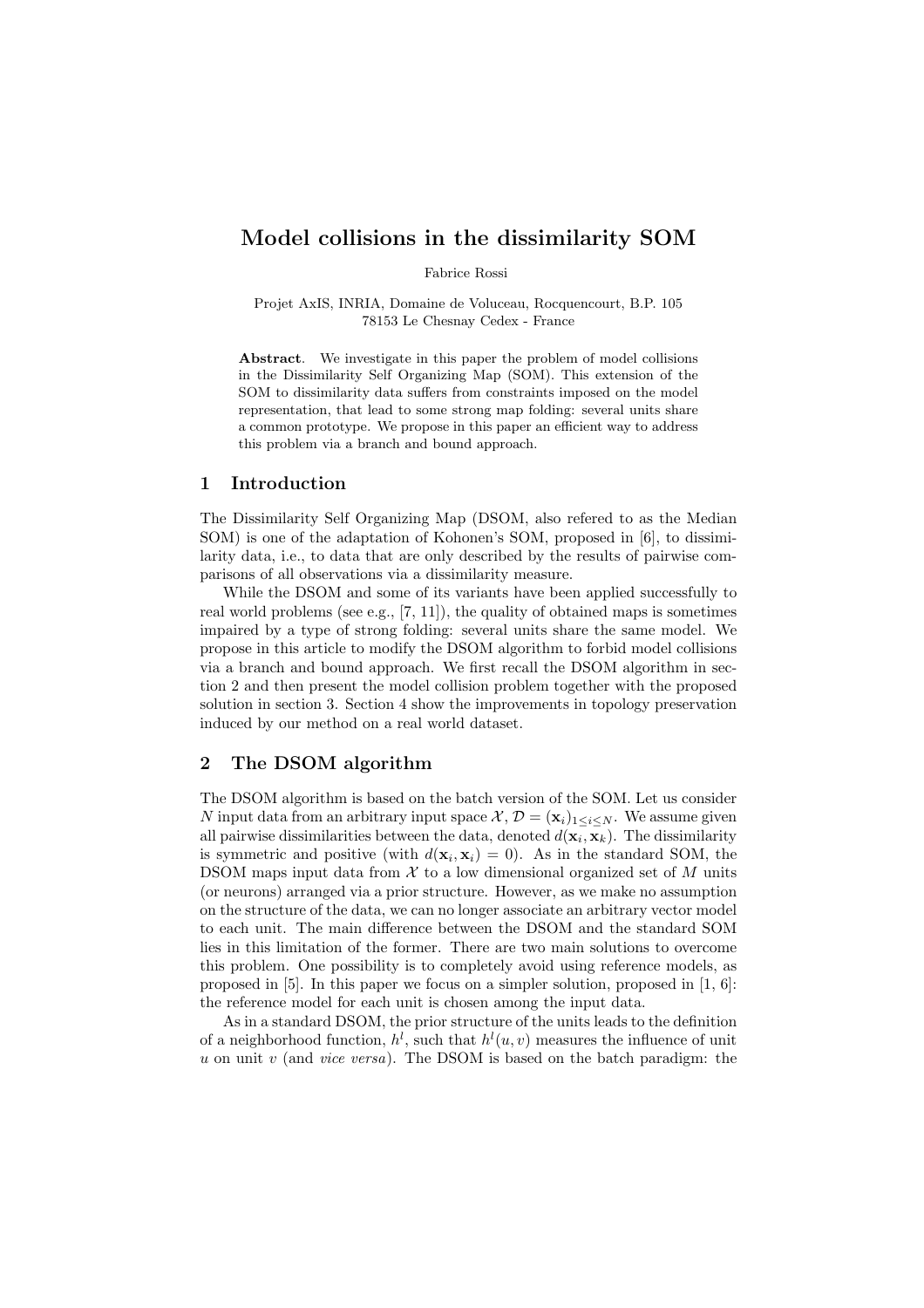superscript  $l$  used in the neighborhood function corresponds to the epoch number in the batch training. For each epoch, the DSOM performs two operations. The first operation is the affectation of each input data to its best matching unit (BMU). The second operation is the model update. The elementary solution for the affectation is simply to minimize the dissimilarity between an input data and the models, i.e., to define the affectation function  $c<sup>l</sup>$  (which maps at epoch  $l$  an input data index to a unit index) as follows

$$
c^{l}(i) = \arg\min_{j \in \{1, ..., M\}} d(\mathbf{x}_{i}, \mathbf{r}_{j}^{l-1}),
$$
\n(1)

where  $\mathbf{r}_{j}^{l-1}$  denotes the model of unit j at epoch  $l-1$ .

Model update is done through the principle of the generalized median exposed in [6], which is summarized in the following equation

$$
\mathbf{r}_j^l = \arg\min_{\mathbf{r}\in\mathcal{D}} \sum_{i=1}^N h^l(c^l(i), j) d(\mathbf{x}_i, \mathbf{r}).
$$
\n(2)

The new model for unit j,  $\mathbf{r}_j^l$  is chosen such as to minimize the weighted sum of its dissimilarity to all the input data. Weight values reflect the prior structure of the map. In [6], variants of Equation 2 are considered: for instance, the search for the model  $\mathbf{r}_j^l$  can be restricted to observations affected to units close to unit  $j$  in the map. We restrict ourselves to the presented version, but our analysis applies also to its variants.

It should be noted that a naive implementation of the optimization problem hidden in Equation 2 can lead to very high running times: a fast solution is proposed in [3] and is used as the implementation basis for the present work.

### 3 Model collisions

# 3.1 Statement of the problem

The fact that models are chosen in a discrete set has some negative consequences. Obviously, this restriction reduces the quality of the final quantization. However, the main problem is the effect of the restriction on the behavior of the algorithm.

At the beginning of the algorithm, neighborhood functions are very broad (i.e.,  $h^l(u, v)$  is very slowly decreasing when the distance between u and v increases in the prior structure), in order to favor global organization. As a consequence, the optimization problems of Equation 2 are quite similar for close units in the map. In conjunction with the discrete nature of the optimization space, this can lead to model collisions: several distinct units share the same model.

While this particular problem tends to reduce epoch after epoch (as neighborhood functions become sharper and sharper), another source of model collisions is permanent. Some dissimilarities (e.g., the Levenshtein distance for strings [9]) have a low resolution, in the sense that they take only a few discrete values on a given input set. This can lead to model collisions (and to ambiguity in the BMU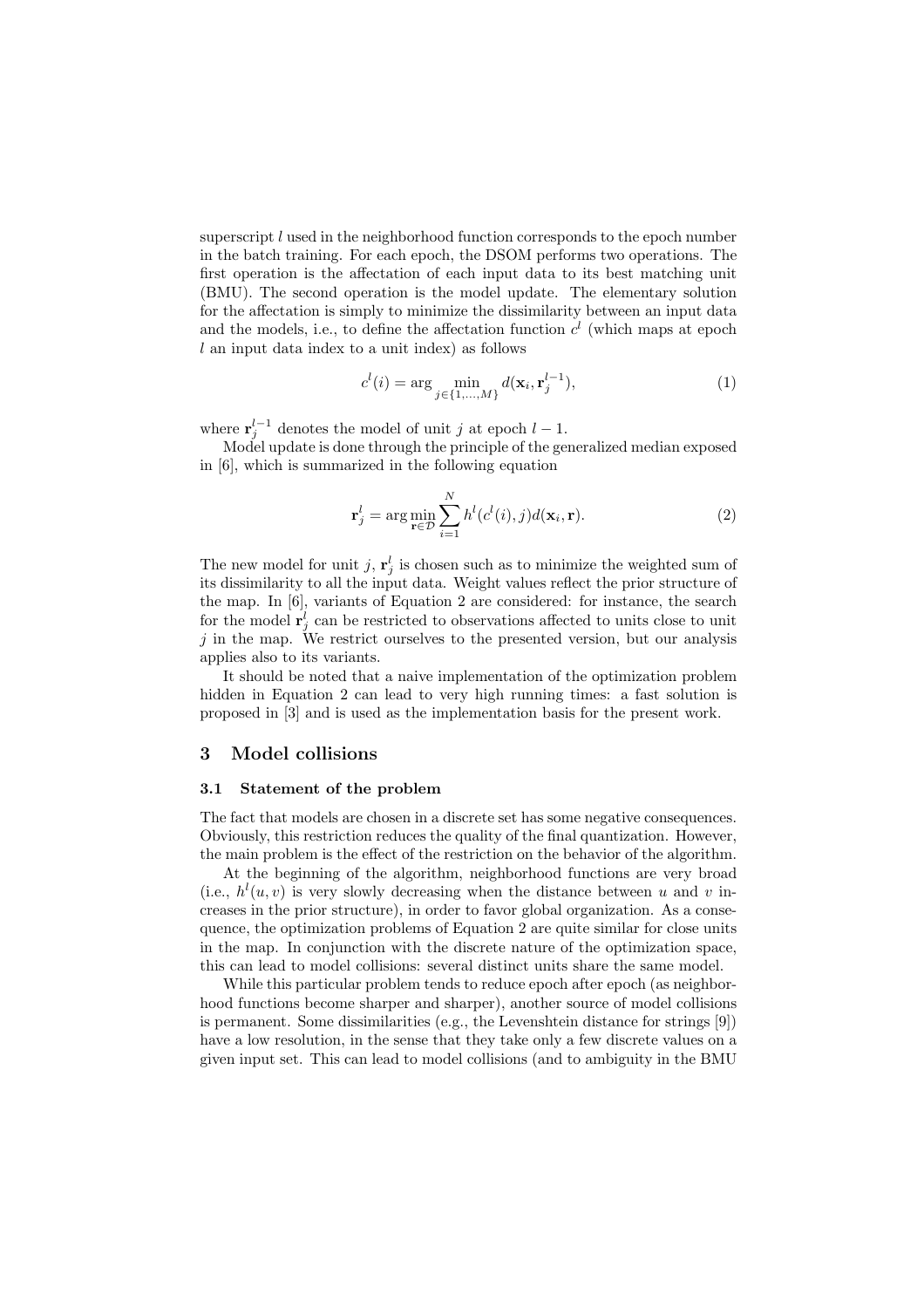determination). In theory, model collisions must be avoided as they corresponds to a very strong type of map folding. Moreover, they impair convergence because of the uncertainty they introduce in the BMU determination.

#### 3.2 Proposed solutions for BMU determination

Several solutions have been proposed to tackle the BMU determination problem induced by prototype collisions. The naive approach consists in choosing randomly the affectation unit among BMUs. In [7], Kohonen and Somervuo use a variable size neighborhood to calculate a generalized dissimilarity between an input data and a set of units. If the models of several units have the same minimal dissimilarity with an input data, the comparison is extended to the models of neighbor units (via the sum<sup>1</sup> of the dissimilarities between the input data and the corresponding models). The radius of the neighborhood is increased until there is only one winner.

In [4], the authors calculate the BMU as follows

$$
c^{l}(i) = \arg\min_{j \in \{1, ..., M\}} \sum_{k=1}^{N} h^{l}(j, k) d(\mathbf{x}_{i}, \mathbf{r}_{k}^{l-1}).
$$
\n(3)

However, this criterion doesn't favor organization as efficiently as the one of [7]. It is therefore combined with a simple trick that completely prevents collision: models are chosen according to Equation 2 in increasing order of  $j$ ; once a data point is used to be  $\mathbf{r}_j^l$ , it can't be chosen anymore for units  $k > j$ .

In both cases, the remaining ties between candidate BMUs are solved via a random selection.

### 3.3 Explicite preventions of the collision

We propose in this paper to study the interest of an optimal prevention of model collision. The theoretical solution consists in looking for a set of distinct models that minimizes the following combined criterion

$$
\sum_{j \in \{1, ..., M\}} \sum_{i=1}^{N} h^{l}(c^{l}(i), j) d(\mathbf{x}_{i}, \mathbf{r}_{j}^{l}).
$$
\n(4)

However, this problem belongs to the class of combinatorial optimization problems and there is no efficient and exact algorithm to solve it (this was the motivation for the trick used in [4]). Nevertheless, branch and bound techniques [8] can be used to provide quickly a good approximation of the result.

In theory, the search space consists in all size  $M$  lists of distinct elements of D (there are  $N!/(N-M)!$  such lists). However, Equation 4 is obtained by summing independent positive values (optimized independently in Equation 2):

$$
\sum_{i=1}^{N} h^l(c^l(i), j) d(\mathbf{x}_i, \mathbf{r}).
$$
\n(5)

<sup>&</sup>lt;sup>1</sup>In our implementation, the sum is weighted via the neighborhood functions.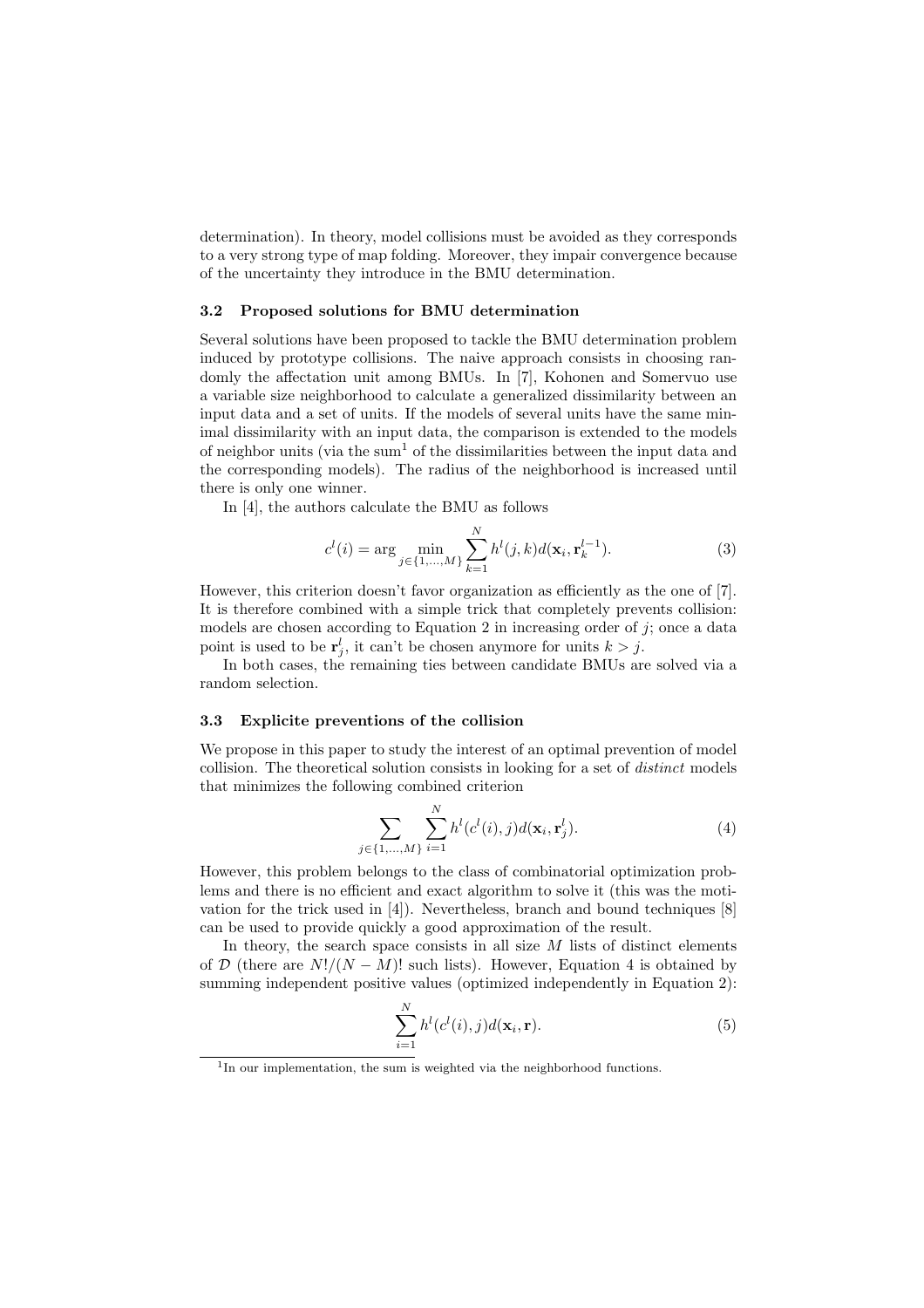This allows one to narrow the search down to at most  $M^M$  lists: for each unit j, we calculate  $B_i$ , the set of M data points that give the least M values to Equation 5. The minimal value of Equation 4 is reached on a list from  $\prod_{j=1}^{M} B_j$ .

It should be noted that the computation of  $B_j$  does not introduce a huge penalty to the DSOM algorithm. As shown in [3], solving Equation 2 can be done in  $O(NM)$ . Maintaining a list of M best candidates increases this cost to  $O(NM \log M)$ . In practice, the real cost is far lower because of the early stopping strategy used in [3].

Let us denote  $(p_{ij})_{1\leq j\leq M}$  the M best candidates for unit j and  $(s_{ij})_{1\leq j\leq M}$ the corresponding values of Equation 5. An exhaustive search in  $\prod_{j=1}^{M} B_j$  would still have a very high cost. We use branch and bound to avoid it. Branching is done at the unit level: the exploration consists in choosing a model  $p_{1j_1}$ for unit 1 in  $B_1$ , then a model  $p_{2j_2}$  for unit 2 in  $B_2$ , etc. The corresponding value of Equation 4 is  $\sum_{i=1}^{M} s_{ij_i}$ . As the  $s_{ij}$  are positive,  $\sum_{i=1}^{k} s_{ij_i} \leq \sum_{i=1}^{k+1} s_{ij_i}$ . This gives a natural way to cut a branch: when the accumulated sum  $\sum_{i=1}^{k} s_{ij_i}$ becomes larger than the best value obtained so far, the exploration of the subtree  $(p_{1j_1},...,p_{kj_k},*,...,*)$  is aborted.

To initialize the process with a good starting point, we use the trick proposed in [4] with an additional randomization: the first branch is explored in a greedy way, each time choosing the best prototype among the still available ones. However, the order of the units is randomly chosen at each epoch in order to avoid favoring one part of the map over the others.

The main drawback of branch and bound is that the worst case situation corresponds to a prohibitive exhaustive search. We therefore terminate the search after N branches. As the cost of evaluating one full branch is  $O(M)$ , this gives a total cost for one unit of  $O(NM)$  which is lower than the time needed to collect the  $M$  best candidates for this unit. This limit could be safely increased to  $N \log M$  or chosen freely by the user. In the experiments reported in the next section, the computation time is increased by approximately 70 %.

## 4 Experiments

To evaluate the proposed algorithm on real world data, we have chosen a simple benchmark: clustering of a small English word list. We use the SCOWL word lists [2]. The smallest list in this collection contains 4 946 very common English words. After removing plural and possessive forms, the word list reduces to 3 200 words. A stemming procedure [10] applied to this list reduces it to 2 220 stemmed "words". Due to space constraints, we report our results only for the shortest list and for a  $10 \times 10$  hexagonal map  $(M = 100)$ . Similar results were obtained for the large word list and for different size of the maps.

The quality of the obtained DSOM is calculated via Venna and Kaski's trustworthiness (M1) and continuity (M2) measures [12] as they quantify the topology preservation. Those measures are defined for each possible value of a parameter k, the number of nearest neighbor considered in the calculation. A value of M1 close to 1 indicates that observations affected to close units in the DSOM are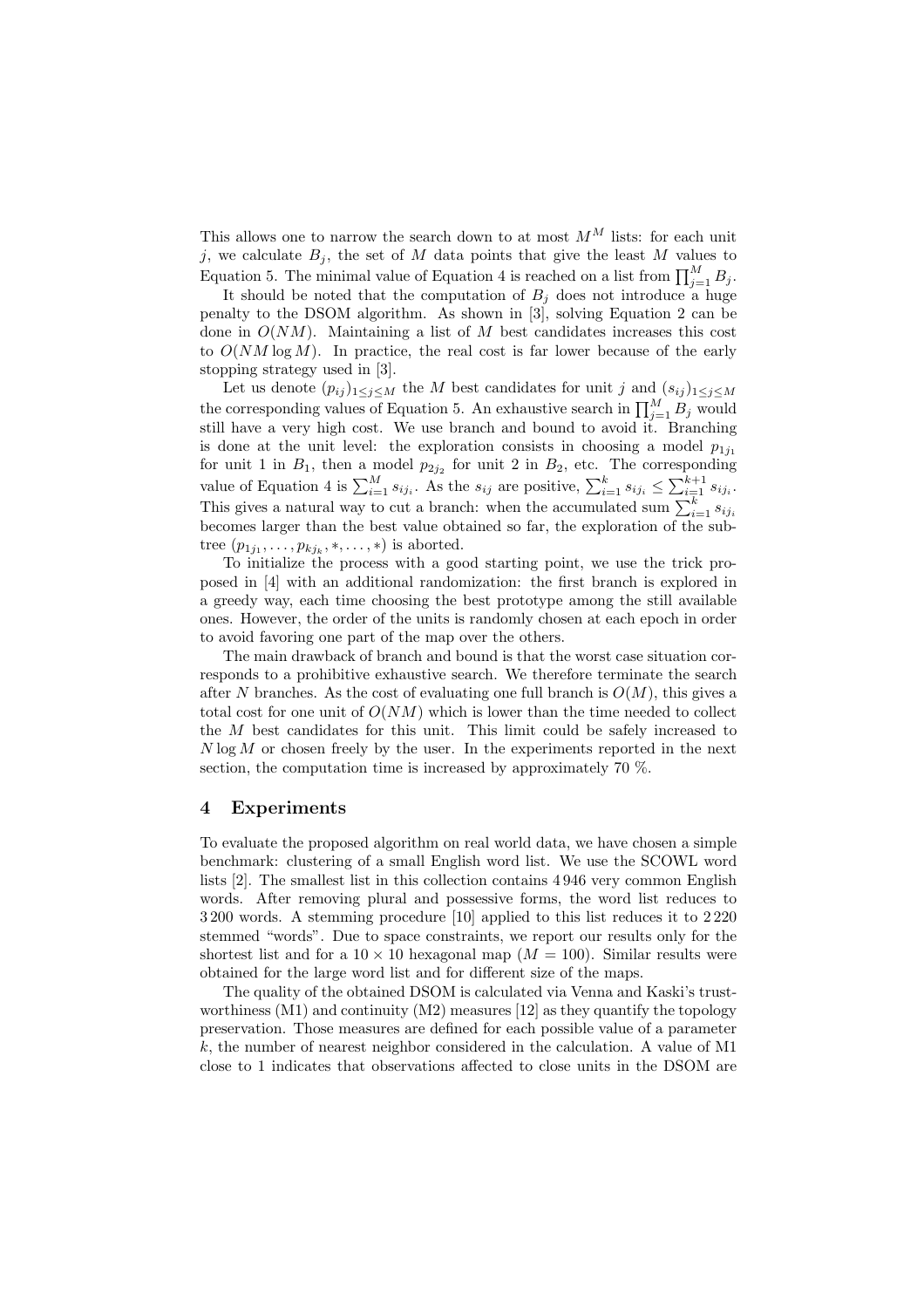neighbors according to the dissimilarities. Symmetrically a value of M2 close to 1 indicates that neighbors according to the dissimilarities are affected to close units in the DSOM. We compare two algorithms via the mean over  $[1, k_{max}]$  of percentage of improvement of the best algorithm over the other (for each measure).  $k_{max}$  is chosen as the expected number of data points contained in the neighborhood of radius two in the hexagonal map (as there are 19 units in such a neighborhood, including the reference unit,  $k_{max} = 19 \times N/M$ .



Fig. 1: Trustworthiness and continuity (solid line: KS-DSOM, dot-dash: ECGR-DSOM, dash: R-DSOM, dot: reference)

We compare our approach to the following algorithms: the DSOM with the tie breaking rule from [7] (KS-DSOM), the DSOM with the affectation criterion and prototype collision avoidance from [4] (ECGR-DSOM) and a simple DSOM based on Equation 1 with random tie breaking (R-DSOM). Results are summarized in Figure 1, which displays M1 and M2 for a large range of the neighbor number. The Figure includes reference curves corresponding to an untrained DSOM with random models. KS-DSOM appears to be the best overall solution, but is beaten by R-DSOM on M1 for a low number of neighbors and on M2 for a large number. ECGR-DSOM obtains intermediate results.



Fig. 2: Trustworthiness and continuity without model collision (solid line: KS-DSOM, dot-dash: ECGR-DSOM, dash: R-DSOM, dot: reference)

Those three methods are compared to variants in which model collisions are